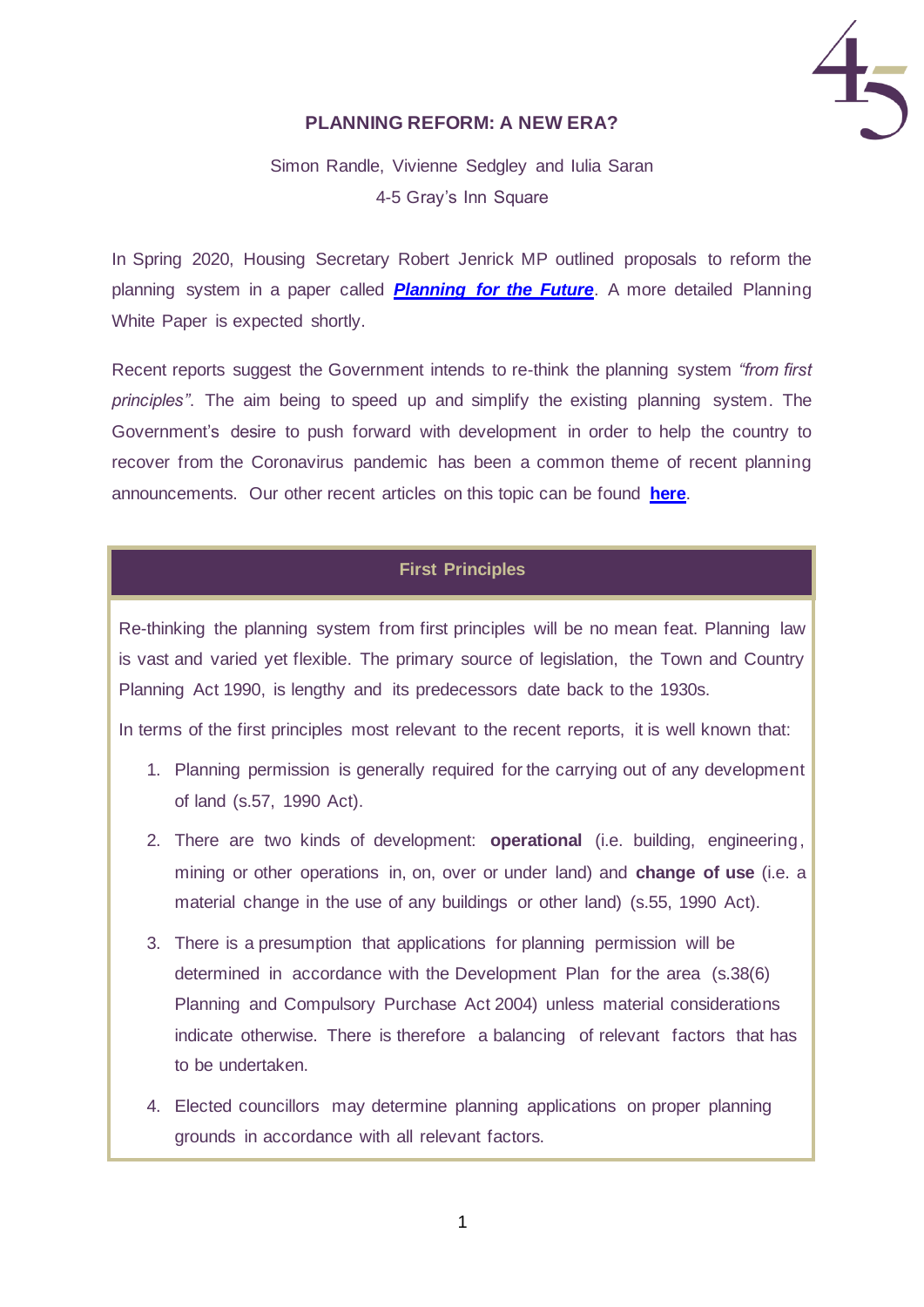

## **Prioritising development**

The existing planning system allows certain developments to be prioritised through the use of, e.g.

• **Development orders** under Part III, 1990 Act:

These allow the Government and LPAs (amongst others) to grant planning permission for either a particular development or a class of development. These have been used to streamline the process for key, strategic developments such as airports.

**Permitted developments** under the Town and Country Planning (General Permitted Development) (England) Order 2015/596: This is a type of development order granting planning permission under Part III, 1990 Act. The Order is wide-ranging and has been used to facilitate swift development in accordance with Government aims. E.g. the conversion of eating and drinking establishments to takeaways during the Coronavirus pandemic (class DA), and the conversion of office space to dwelling houses (class O).

• **Simplified planning zones** under Part III, 1990 Act:

SPZs can allow certain developments to go ahead without the need for individual planning permission. They are often used in areas where there is desire to encourage development and investment, e.g. Birmingham's Kings Norton Business Centre.

• **The presumption in favour of sustainable development** under para.11 of the National Planning Policy Framework:

Amongst other things, this provides for a presumption in favour of granting planning permission for housing developments in circumstances where the LPA cannot demonstrate an adequate housing supply, e.g. a five-year supply of deliverable housing sites or the Housing Delivery Test indicates that the delivery of housing was less than 75% of the housing requirement over the previous three years.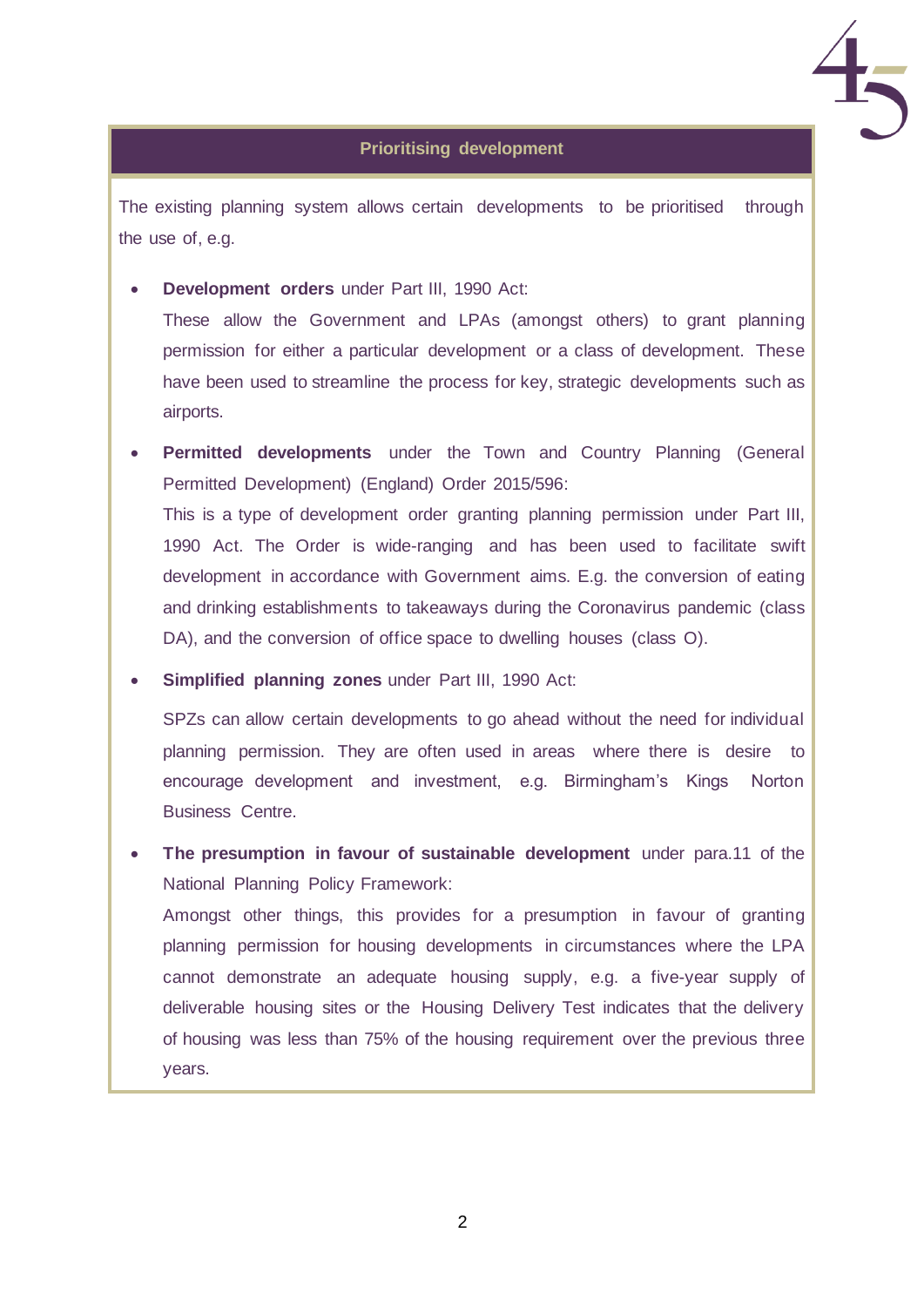

## **Proposals for the future**

It is not yet clear what the Government will suggest. However, its housing advisor, Jack Airey, has previously [suggested](https://policyexchange.org.uk/wp-content/uploads/Rethinking-the-Planning-System-for-the-21st-Century.pdf) the following reforms:

## • **Ending detailed land use allocations:**

The paper expresses concerns that allocating uses for land has become an exercise in micro-management; ineffective and inefficient.

#### • **Introducing a binary zonal land use planning system:**

This would mean zoning land as either development or non-development land. In the former, there would be a presumption in favour of new development. In the latter, there would be no such presumption and minor development would be possible only in more restricted circumstances.

#### • **Redefining what a local plan should be:**

The local emphasis on planning would remain; development plans would continue to set out what development is and is not acceptable within a certain area. However, it is proposed to make these shorter, clearer, more limited, and nonnegotiable; although that was also the intention underlying the previous change to the drafting of and contents of Development Plans.

#### • **Streamlining the role of local politicians:**

Elected representatives would continue to vote on the rules in local development plans. The Planning Inspectorate should also monitor whether local and community rules conform to national planning policy and intervene where necessary.

#### • **Rules-based development control:**

Applications for planning permission should be granted provided they comply with the development control rules in the local plan, meet building regulations and are not in a protected area. It is proposed that this would ensure greater certainty, allowing development "by-right". LPAs would be only administrators; checking whether criteria are met rather than exercising judgement over the proposal itself.